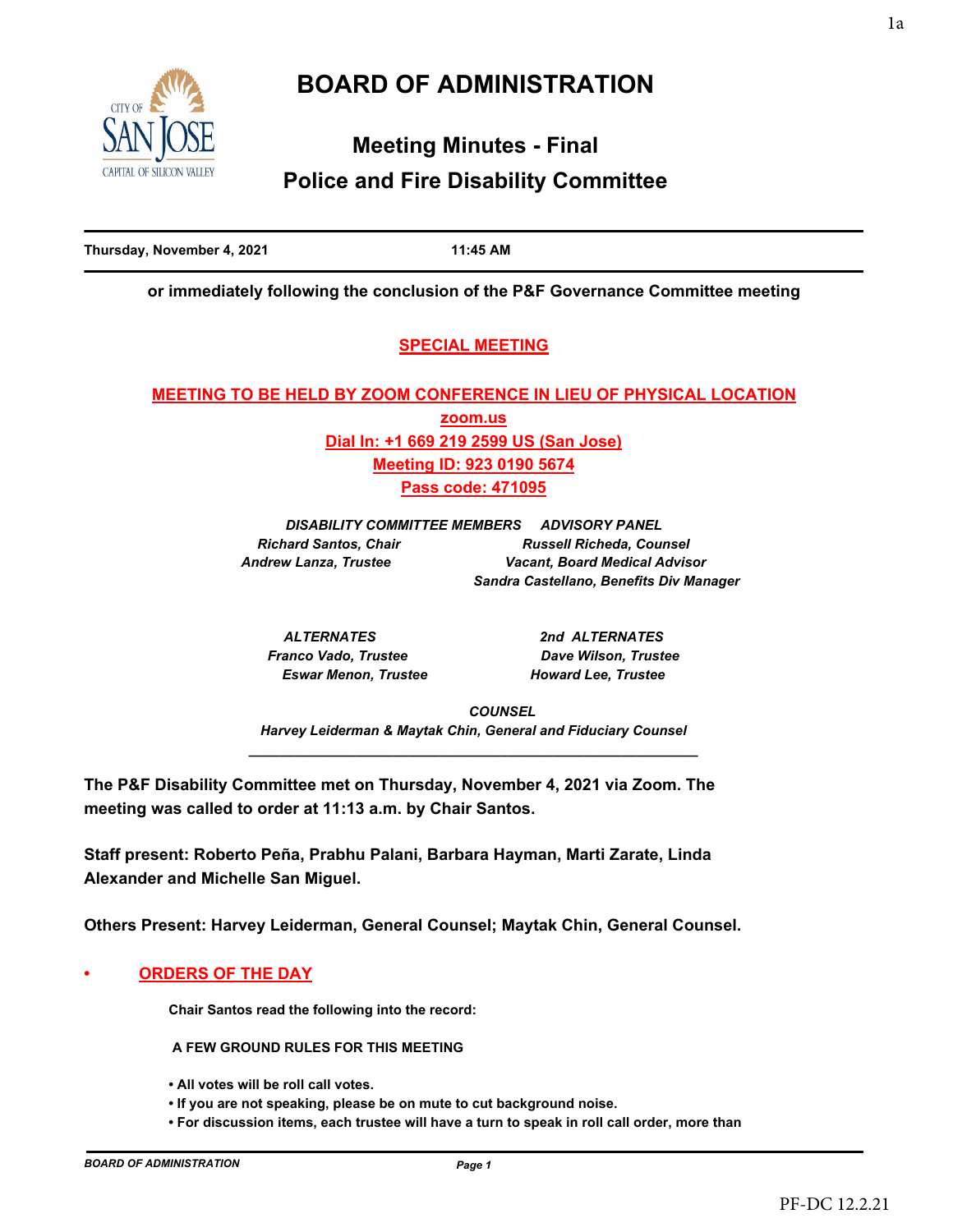**once if desired.**

- **The public will have an opportunity to speak on each item after trustees.**
- **The public will also have an opportunity to speak again at the end of the meeting on any other item not on the agenda that is within the subject jurisdiction of the Board.**

**WAIVE SUNSHINE (attachments received late):**

**• 2a - Discussion and action on factual findings for use of California Assembly Bill 361's abbreviated teleconferencing procedures.**

**A motion was made to waive Sunshine on the attachment for 2a.** 

**Approved. (M.S.C. Lanza/Santos 2-0-0) The motion passed unanimously by roll call vote.**

#### **1. Consent Calendar**

**A motion was made to approve the Consent Calendar.**

**Approved. (M.S.C. Lanza/Santos 2-0-0) The motion passed unanimously by roll call vote.**

**a.** Approval of the Minutes of the Special Disability Committee meeting from October 7, 2021.

### **2. NEW BUSINESS**

**a.** Discussion and action on factual findings for use of California Assembly Bill 361's abbreviated teleconferencing procedures.

**Counsel Chin introduced and spoke to the item. Ms. Chin explained the contents of the memo submitted to the Committee regarding evidentiary support for the Committee's consideration of factual findings necessary for election to adopt AB 361's abbreviated teleconferencing procedures, which included:**

**(1) Governor's proclamation on the continued state of emergency due to the ongoing COVID 19 pandemic; and** 

**(2) the City Council's recent resolution that continued to impose and recommend social distancing in City facilities.**

**A motion was made to adopt these and as the Committee's factual findings under AB361 to allow the Committee to continue meeting virtually for the next 30 days.**

**Approved. (M.S.C. Lanza/Santos 2-0-0) The motion passed unanimously by roll call vote.**

#### **PROPOSED AGENDA ITEMS**

**None.**

#### **PUBLIC COMMENT**

**None.**

### **ADJOURNMENT**